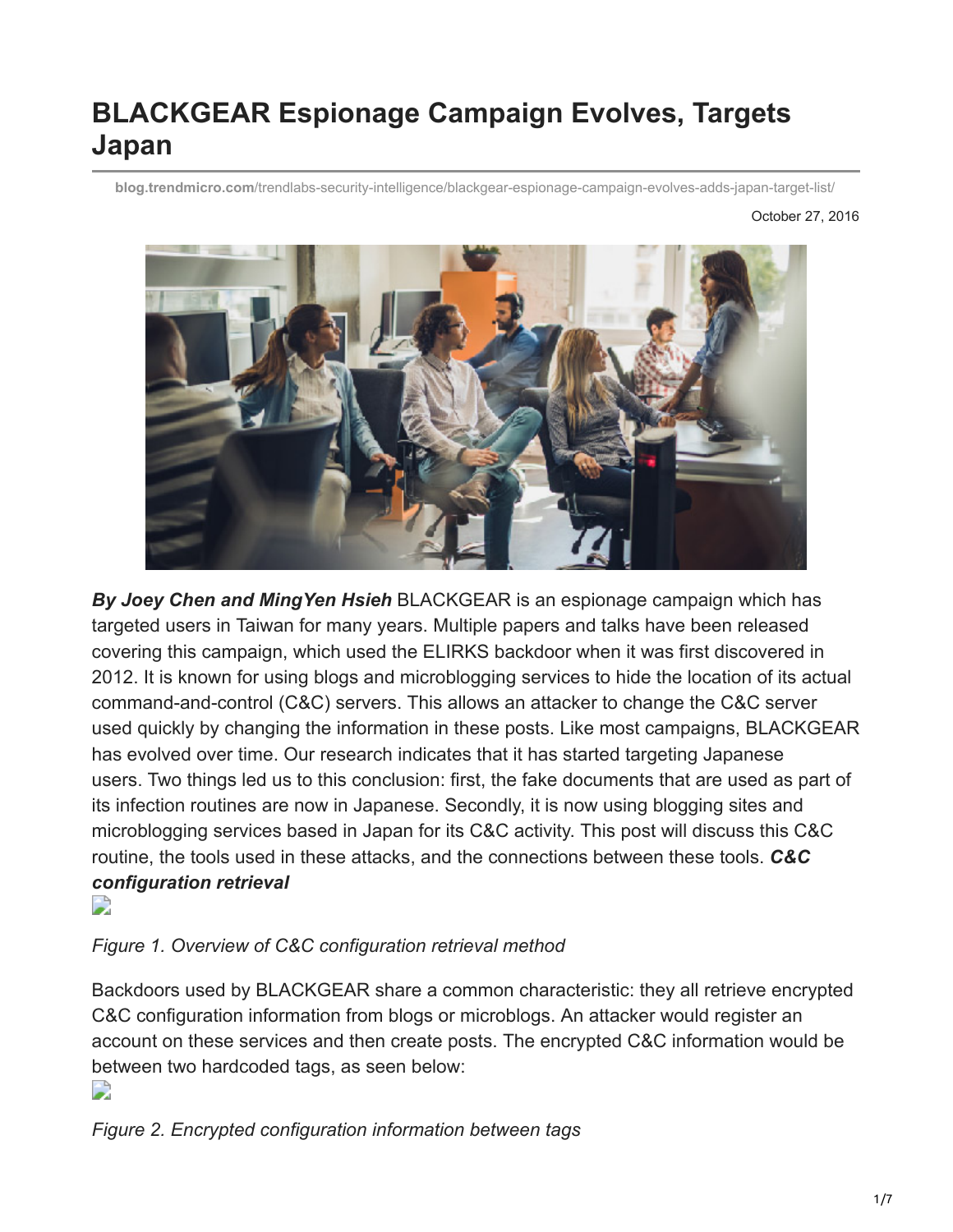There are two reasons BLACKGEAR would use this technique. First, the beacon traffic of the backdoor would look like normal traffic to blogs. Secondly, the threat actor would be able to quickly change the C&C servers used if these were blocked. A defender would be unable to block this change in server from reaching any affected machines unless the legitimate site was blocked as well. *Tools Used by BLACKGEAR*  $\overline{\phantom{a}}$ 

#### *Figure 3. Tools used by BLACKGEAR campaign*

The malware tools used by BLACKGEAR can be categorized into three categories: binders, downloaders and backdoors. Binders are delivered by attack vectors (such as phishing and watering hole attacks) onto a machine. These, in turn, drop decoys and downloaders. The latter connect to various sites under the control of the attacker and downloads backdoors. These use persistent methods to ensure that they remain present on the affected machines to give attackers access to the machine in question. By separating the attack tools into three stages, threat actors are able to adapt quickly. If one component is detected and/or blocked, it can be replaced without disrupting the entire toolset. *Binder* The binder (which we detect as the TROJ BLAGFLDR family) hides as a normal folder by changing its icon to a folder icon. Once the victim executes it, it executes the downloader in the background, drops a decoy folder that includes fake documents, then delete itself. This is so the victim won't notice that the malicious downloader has been executed. *Downloader TSPY\_RAMNY* TSPY RAMNY is a downloader dropped by TROJ\_BLAGFLDR malware. To remain persistent, it moves itself to the Windows *temp* folder and drops a *\*.lnk* (Windows Shortcut) file in the startup folder that points to itself. It also sends information about the compromised host (such as network settings) back to the download site. The download link is formatted in the following format:

http://{IP address}/{folder name}/{webpage name} (Example: http://{IP address}/multi/index.html)

This is done so that if someone looks solely at the URL, the download of the backdoor will appear to be an ordinary website. *TSPY\_YMALRMINI* TSPY\_YMALRMINI is another downloader that is dropped by TROJ\_BLAGFLDR malware, which also sends information about compromised hosts back to the download site. We were unable to determine which payloads were used by this downloader. However, our research indicates that some of these downloads are saved as *drWaston.exe* on the compromised host. This same file name is also used by some ELIRKS variants, indicating a possible connection. TSPY\_YMALRMINI uses the same URL format as RAMNY. TSPY\_YMALRMINI has the same download link pattern as TSPY RAMNY. The family name for this malware is because some variants have the PDB string "C:\toolson-mini\YmailerCreater - Debug\Binder\Binder\YMailer.pdb". In addition, these variants also create a log file named *YmailerMini.log*. *Backdoors BKDR\_ELIRKS* BKDR\_ELIRKS was the first family of backdoors tied to BLACKGEAR. It retrieves encrypted C&C configuration information from various blogging or microblogging services. Once decoded, it connects to these C&C servers and waits for commands given by a threat actor. To remain persistent, it moves itself to the Windows *temp* folder and drops a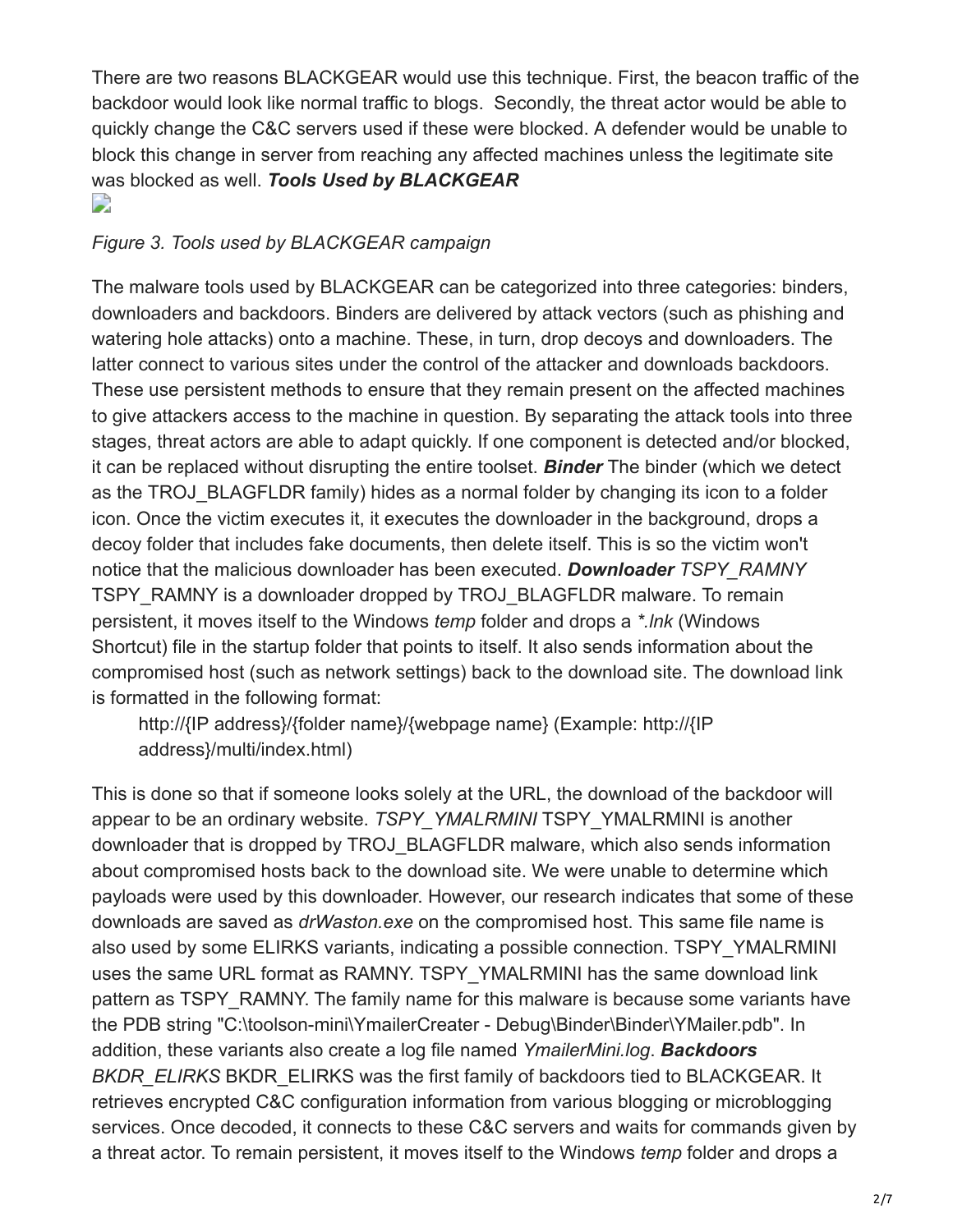*\*.lnk* (Windows Shortcut) file in the startup folder that points to itself. Its backdoor routines include getting information from the compromised host, downloading and running files, taking screenshots, and opening a remote shell. *BKDR\_YMALR* BKDR\_YMALR is a backdoor written using the .NET framework which is also known as LOGEDRUT. The detection name comes from a log file created by this malware family named *YMailer.log*. Its behavior is similar to ELIRKS - both in terms of C&C information retrieval and available commands to a threat actor. *Encryption and Decryption BKDR\_ELIRKS* Reverse analysis of ELIRKS allowed us to determine how to decrypt the C&C information, which is done in the following Python code:

```
#! /usr/bin/env python
from ctypes import *
def decipher(v, k):
     y=c_uint32(v[0])
     z=c_uint32(v[1])
     sum=c_uint32(0xC6EF3720)
     delta=c_uint32(0x61C88647)
     n=32
     w=[0,0]
while(n>0):z.value -= (y.value + sum.value) \land (y.value * 16 + k[2]) \land ((y.value >> 5
+ k[3]y.value -= (z.value + sum.value) \land (z.value * 16 + k[0]) \land (( z.value >> 5
) + k[1]sum.value += delta.value
     n = 1w[0]=y.value
w[1]=z.value
return w
if __name__ == '__main__':key = [0x8F3B39F1, 0x8D3FBD96, 0x473EAA92, 0x502E41D2]
     ciphertext = [ciphertext1, ciphertext2] # you can input cipher text hereres = decipher(ciphertext, key)
     plaintext = "%X" % (res[0])c4 = str(int("0x" + plantext{[6:8]}, 16))c3 = str(int("0x" + plaintext[4:6], 16))c2 = str(int("0x" + plaintext[2:4], 16))ct = str(int("0x" + plaintext[:2], 16))print c4+"."+c3+"."+c2+"."+c1
```
The malware contains shellcode with two things: the URL of the blog entry and the tags that identify where in the fake articles the hidden C&C information is located. Once the fake blog/microblog posts are downloaded, the malware finds and decrypts the C&C information. The C&C information is stored in the post in two short bits of text. The first is an eightcharacter string that is decoded into a six-byte hexadecimal value. The second is a two-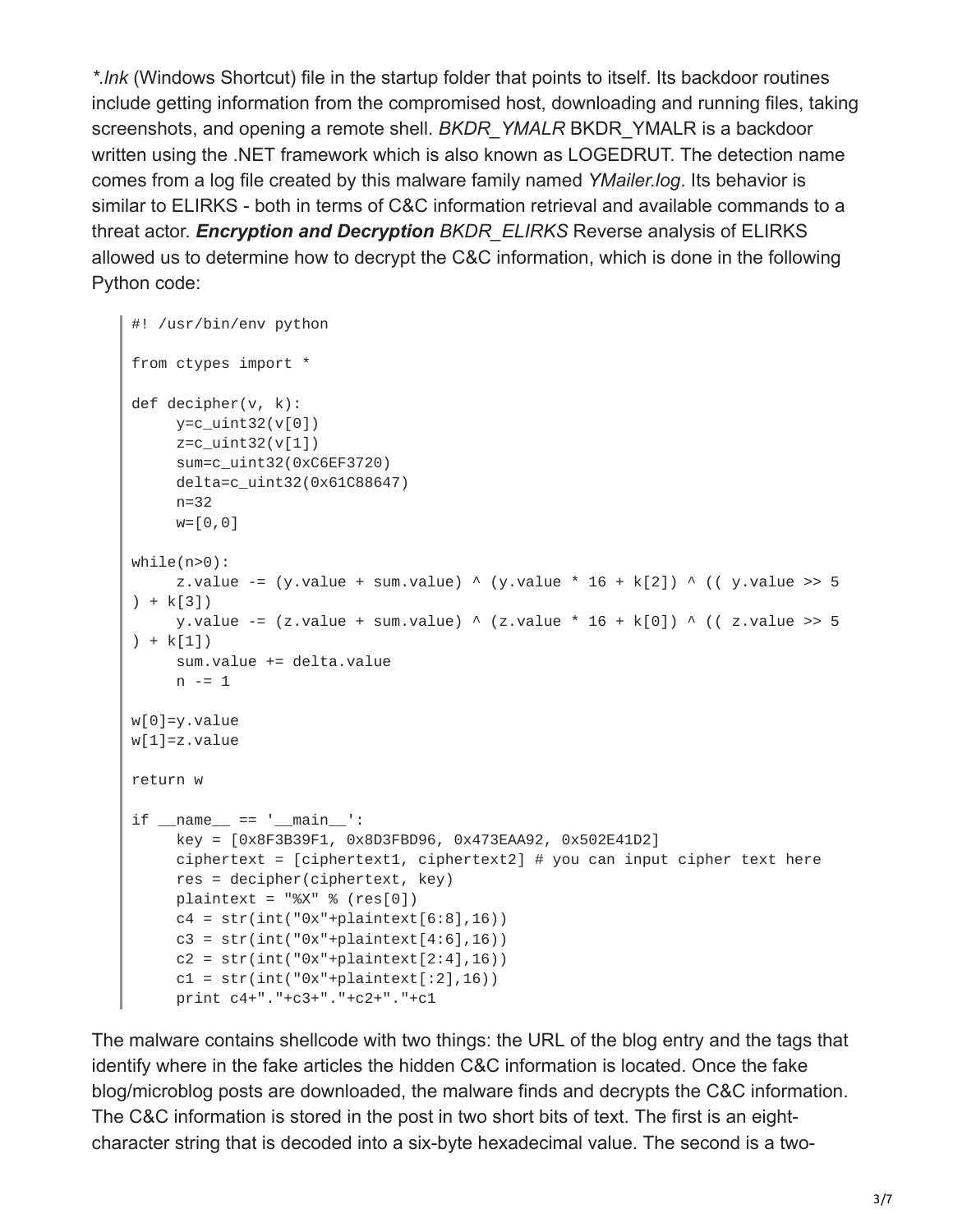character string which is already in a hexadecimal format, and is concatenated towards the end. A modified version of the [TEA algorithm](https://web.archive.org/web/20070127094759/http://www-users.cs.york.ac.uk/~matthew/TEA/) decrypts these into the C&C server locations.  $\mathbf{L}$ 

## *Figure 4. BKDR\_ELIRKS decryption algorithm*

*BKDR\_YMALR* BKDR\_YMALR implements the same behavior in a slightly different manner. It contains several encrypted strings: D

## *Figure 5. Encrypted strings in BKDR\_YMALR*

These encrypted strings are the result of the blog URLs and tags being first encoded with Base64, and then encrypted with DES. The encryption key and initialization vector are hardcoded, with both set to *1q2w3e4r.* (Note how these are positioned on a normal keyboard.)

D

*Figure 6. Blog URL and tags in BKDR\_YMALR*

 $\overline{\phantom{a}}$ 

*Figure 7. BKDR\_YMALR decryption algorithm*

Once these have been decoded, BKDR\_YMALR uses the same algorithm as ELIRKS to obtain the C&C information.

 $\mathbf{L}$ 

*Figure 8. BKDR\_YMALR configuration from the blog post blog*

### *Connections between tools*

D

*Figure 9. Connections between tools*

More than just tools being used together, it appears that there are distinct connections between the different tools used by BLACKGEAR. The string "YMailer" shows up in the filenames of log files used by both BKDR\_YMALR and TSPY\_YMALRMINI, and it is in the PDB strings of the latter. The two downloaders TSPY\_RLMNY and TSPY\_YMALRMINI\_both use the string *toolson* in different places. Lastly, both downloaders and one backdoor share the same decryption key *1q2w3e4r.* The above illustration shows the connections between the families. *Conclusion* Malware threats need to evolve or otherwise become non-threats. Similarly, to stay relevant, BLACKGEAR has evolved with both new tools and new targets, and will continue to be a threat for the foreseeable future. We will continue to monitor its activities in order to protect our customers. *Indicators of Compromise (IOCs) TROJ\_BLAGFLDR*

52d6b30bc578465d8079d9abd0d4c4826b51b25f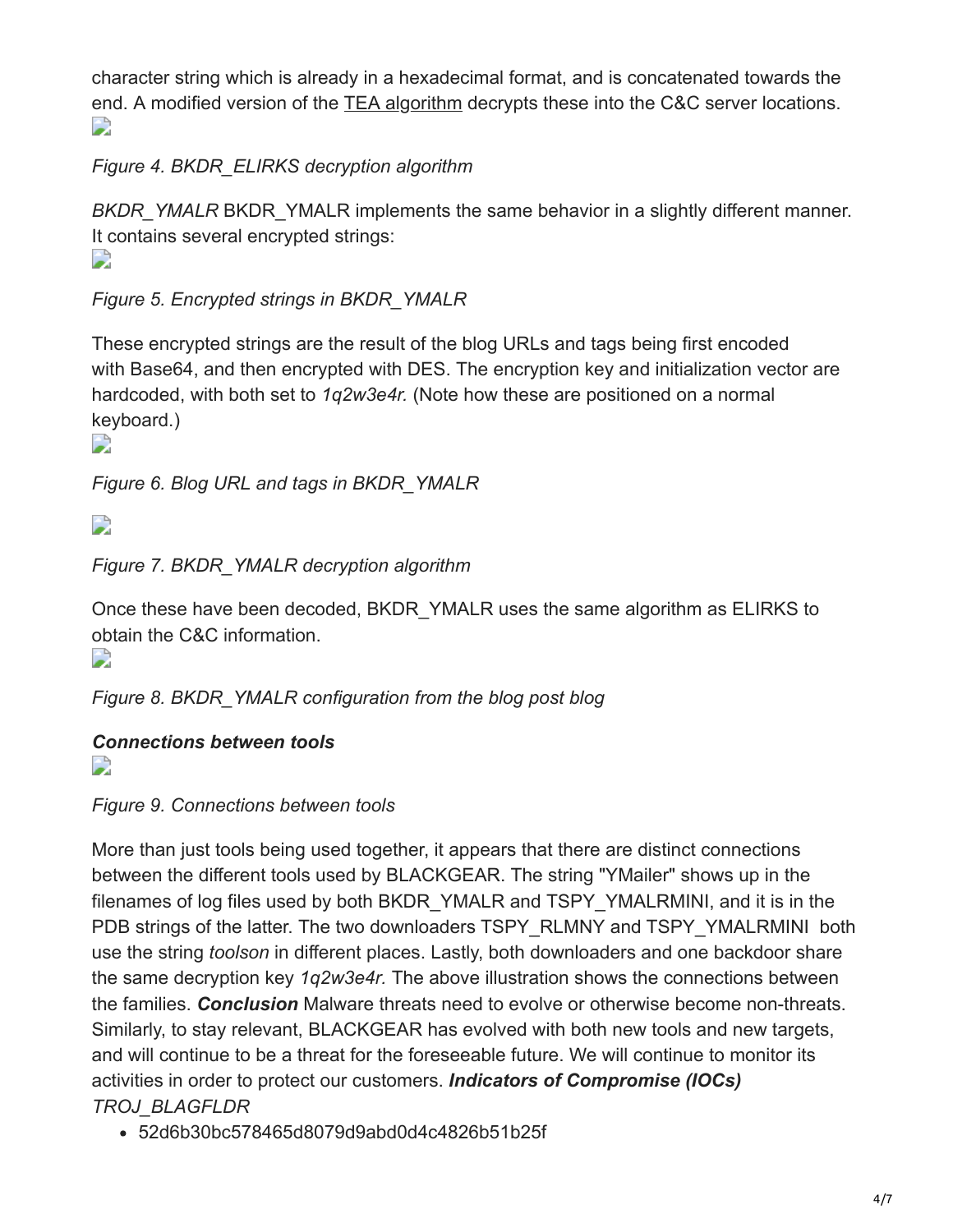- 800c7d54280f5f35e3b58a6d4dfd4845f6ed9e15
- 8b6614562a79a13e60d100a88f1ba4eb601636db
- 98efee8dde7d493c0d35d02a2170b6d1b52987d3

#### **TSPY RAMNY**

- 02785ebcb683a380c80958f3fe2a52f805c5c12d
- 74031e70ca3b4004c6b7a8197397882bc02c30cb
- b4c63a0ff9b8eb8cc1a53a4dd036e93f9eeceeca

#### **TSPY YMALRMINI**

- 048790098a7c6b8405761b75ef2a2fd8bd0560b6
- 96f3b52460205f6ecc6b6d1a73f8db13c6634afc

#### **BKDR ELIRKS**

- 17 cacab cf 78 c4b 164 bb0 e 7d 9 200 289 be 9 236 e 7 b c
- 4157ecd252dc09b533fcf6a778aca2c376601354
- 4f54cfcf266b73ca3759b9cb0252c27094b5b330
- 521a9d73191c7740f969ae3c53e6abf70ffbedf9
- 533565f7953fb1648d437d14d007003c6343b9ae
- 80108d2aacb0a1f2a5350f71e7a04239fc5f96a9
- 8cad1bcbdd558802b34119fb57160cc748170133
- 9a768fae41ca7395b4257e85acef915e124c2981
- · a70001c67e81d1dcf62f808760514b6df28a411a
- a9ea07caafeb63133e5131f7a56bc8da1bc3d72a
- dd0ceafbe7f4bf2905e560c3348545e32bc0f684

#### **BKDR YMALR**

- 02fed8cae7f3986c1344dd75d869ba23cfc4073a
- $\bullet$  09d73b522f36786bb6e645b96f244bb51c3cc7ea
- 0a59d52367435bc22a92c27d60023acec575a5fb
- 0cc74332b1e213456693159d3ba12a3421036f68
- 1120f049dcb4a62809687dc277b42589d8d1caa6
- 12c8cc7e125572d614b708c056f7fd0ed49870c5
- $\bullet$  29b08d270ba6efcf57ca2ad33d8e3edd93d6b32a
- 2d3d7b9521aec637f2e99624e0489b9f140d463f
- 2de7d78615ec0fbf2652790d53b50ddb0472292c
- 31de946255b240c0ae2f56786ac25183f3aaeea5
- 3aa8509715c7f55bdee831d5f7db22a2c516db43
- 3d175b1defe7076e0fe56076dd0d5f438de43324
- 4000244b2cba78a45034bb6ab2bac46d6a8a79ea
- 4882735e8a465fac938fd04546a51efefb9806da
- $-48d373bdb31dcecd7f59bd5a964d062c8b6bfce8$
- 49f6eb7f8e4a27f574c9a3e8c0da0b7895df7e41
- 4c7df09012fc88d336467691acf0afce64f40341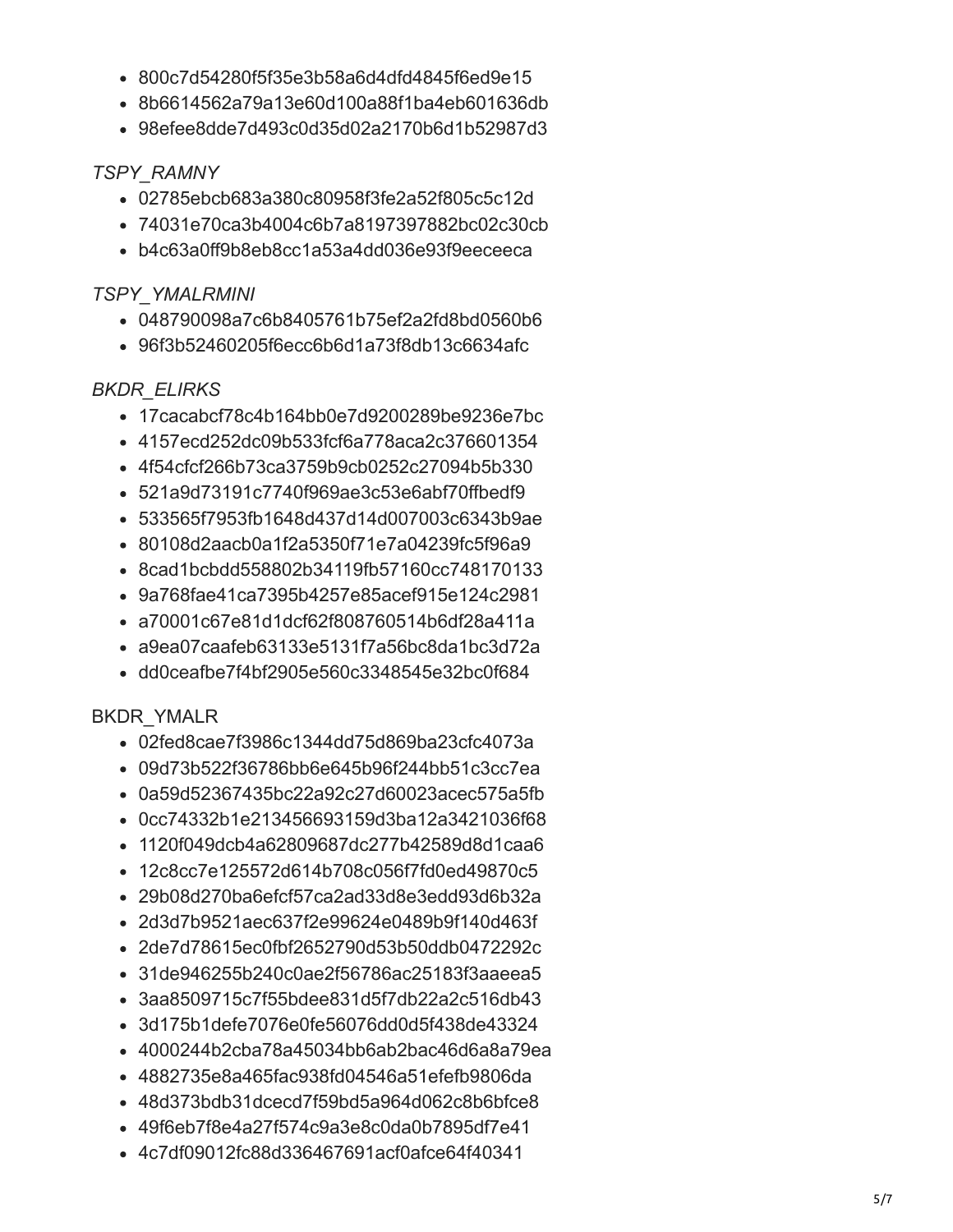- 551f9a60203bec904487113e8d42dea463ac6ca9
- 5a4b15fa5a615a93191ede4c75dd3e65e87586dc
- 5aa5117db6f420c81d2e1a7f036963a3c6ef02e9
- 5dc007d056513cba030ec16e15bdbb9ea5fe0e5a
- 628309a60ad1fbe240486519de1424f7ddc2df4d
- 636e7a9effb1a244697c880832e486de56260527
- 6bb5f51d03edd1acd7d38cca8095a237543c6a0d
- 6c4786b792f13643d408199e1b5d43f6473f5eea
- 6dd997409afec6fafbe54bd9d70d45fffff6a807
- 7142ca7079da17fa9871cbc86f7633b3253aeaed
- 7254b719fd3cf87c8ac8ed9327c8e1bf99abf7af
- 7329a789363f890c401c286dbaf3d2bf79ee14f7
- 7b2c4d14710cf2fd53486399ecc5af85cd75eca6
- 88e22933b76273793e4278c433562fb0b4fe125a
- 8917c582ab5c2e831de6eba33b4f19d6e3a2cb70
- 8c325e92bf21d0c3737dbbc596854bc12184eeaf
- 8f65cbde2f3b664bcede3822a19765bdb7f58099
- 9047b6b2e8fbaa8a06b2faaa30e038058444106a
- 93c3f23905599df78cd5416dd9f7c171b3f1e29e
- 94750bdae0fa190116a68e96d45f3d46c24b6cf1
- 9954a1c8e7b0e2f17841608f6b8c9d042b7a0780
- 9b96646d152583ff58c2c29191cb1672847d56b6
- 9f5a3b6db752d617f4d278d6531e2bbdb7faa977
- a30cc98ceb5d3379e80443f68a186326926f73ce
- a893896af5468ac6e04cdd13edff8cae04800848
- a8f461749c7fe2a21116b8390cf84a8300009321
- a9108bf3ce39cea40e46ac575247a9a7c077b2a8
- a9fd9ade807af4779f3eea39fed2c583a50c8497
- ac014e4c2d68f6c982ac58738857b698b9e46af5
- acaec2b0f86ec4262be5bb8bcebcc12093e071ba
- ad61c51b03022ef6bcb5e9738fe2f621e970ecb3
- b28f6ba3d6571c5d85cb5276cbcdce9adf49d5a9
- bc61f1b3c8eb3bda2071f6caf71ff23705128ca5
- c30b305a7bea9a2f61aca2dbcf596c2b0c0e4fa0
- c4c747f26f95fdbfc5bff04688dc76ae0bb48fff
- c58d6fc761dec675ab45ad5c3682ffc9936cf357
- c85f528900aa9d836abd88eb56902efd711491da
- ca163d6ae85edede87b271267918a0ffe98040c7
- cf629249fb4af86746059e638ccef5b8a43c6834
- cfd9a67b4b0eb3d756bb7e449b46687e6aef006b
- d107268bd767a2dfe1c8733b7da96c1a64f5d112
- d7cd079f8485ea55443ed497f055dbed5ae4a668